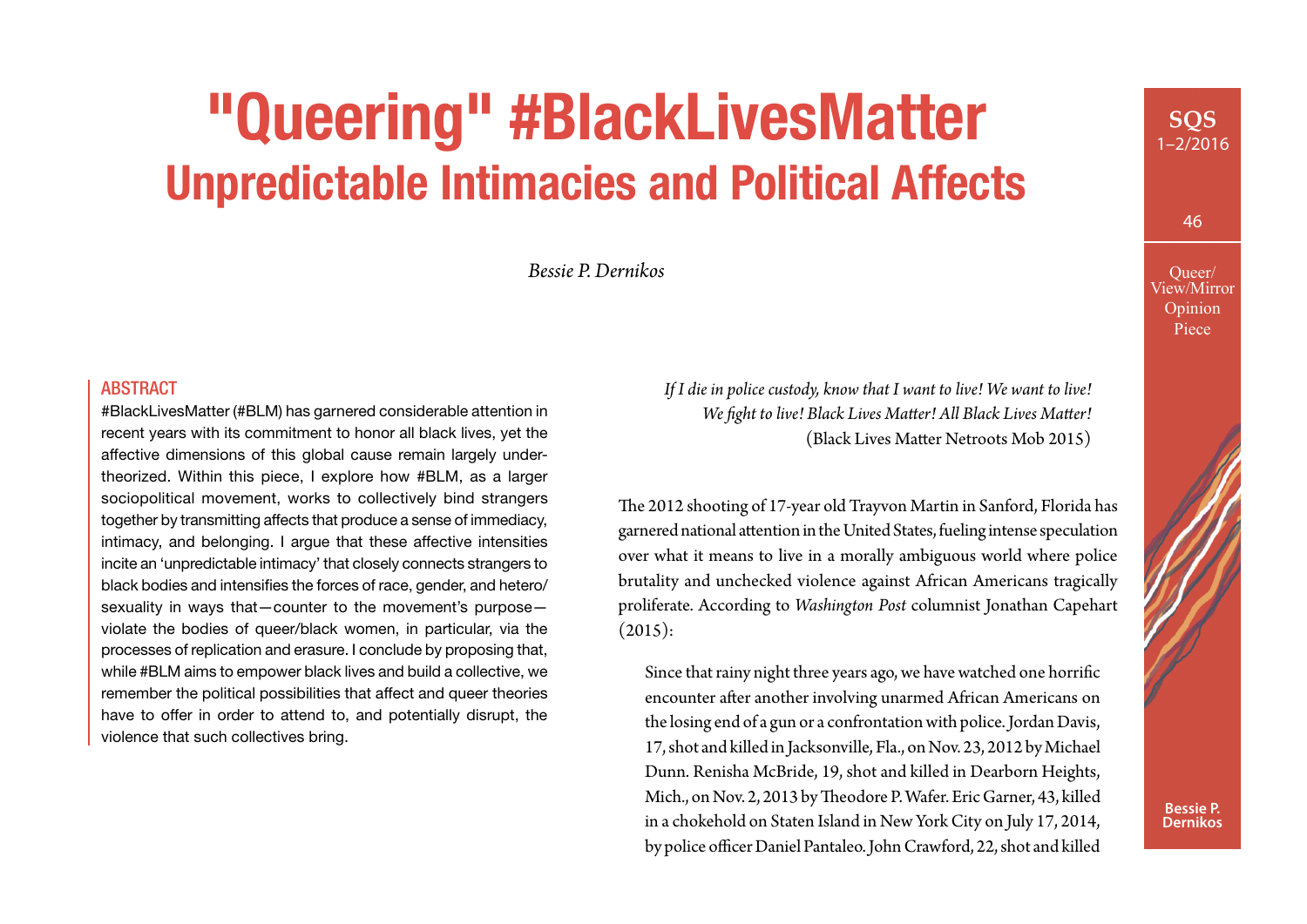by police in Beavercreek, Ohio, on Aug. 5, 2014. Michael Brown shot and killed in Ferguson, Mo., on Aug. 9, 2014, by then-police officer Darren Wilson. Tamir Rice, 12, in Cleveland on Nov. 23, 2014, by police officer Timothy A. Loehmann. (sec. 3)

While African-American communities continue to demand justice for these state-sanctioned acts of violence, one grass roots organization, Black Lives Mater, has sought to take action into its own hands. A global cause commited to social justice, Black Lives Mater seeks to honor black lives by challenging the endemic brutality and discrimination directed toward blacks by the state, individuals, and society, writ large. Protesting the insidious nature of racism today, especially as it relates to the way American society naturalizes the death of any black who resists arrest or behaves "suspiciously" (Wanzo 2015), Black Lives Mater defnitively positions itself as "an ideological and political intervention in a world where black lives are systematically and intentionally targeted for demise" (Garza 2014, sec. 2).

Within this piece, I explore how #BlackLivesMater (#BLM), as a larger sociopolitical movement, works to collectively bind strangers together by transmiting afects that produce a sense of immediacy, intimacy, and belonging. At the same time, I highlight how these afective atachments have taken on a life of their own, spurring other cultural moments – both within the #BLM movement and in other events inspired by it – that, in one way or another, dismiss the contributions of the three black women who founded the organization, two of whom identify as queer. I argue that the collective and presumably liberatory spaces of #BLM produce an unpredictable intimacy<sup>1</sup> that closely connects strangers to black bodies *and* intensifes the forces of race, gender, and hetero/sexuality in ways that cannot be wholly predicted. I hone in on these intensities and the way they operate to violate the bodies of queer/black women, in particular, via the processes of replication (e.g. the slogan *All Lives Mater*) and erasure. Ultimately, these processes can be thought of as a problematic form of transformation that hinges upon objectifcation and dehumanization, or the discrediting of black bodies as active, human agents. So while #BLM aims to empower black lives and build a collective, I propose that we remember the political possibilities that afect and queer theories have to ofer in order to atend to, and potentially disrupt, the violence that such collectives bring.

#### The "Roots" of #BLM: A Brief History

In recent years, #BLM has emerged as a powerful social movement in support of black civil rights, yet it has historical roots dating back more than three centuries (Mineo 2015). The United States has indeed had a long history of both violence against blacks and advocacy for black lives (PBS Learning Media 2016). As far back as the  $17<sup>th</sup>$  century, and perhaps the most horrifc crime against black humanity, the institutionalization of slavery created an economic system where African people of all ages were treated as chatel, or the legal property of white slave owners. Deprived of basic human rights, blacks were physically separated from their native land and family members, forced to work against their will, and ofen mercilessly beaten. Deploring the evils of slavery, free blacks and white activists started a movement to emancipate enslaved blacks and abolish slavery altogether. Despite the fact that these abolitionists held conficting views regarding the dissolution of slavery, their collective efforts served to intensify anti-slavery sentiments and fuel the Civil War of 1861. While the war eventually led to the Emancipation Proclamation of 1863, which

### **SQS** 1–2/2016

47



<sup>1</sup> Here, I draw upon Lauren Berlant's (2015) work on intimacy as both affective and unpredictable, while also using this phrase in a specifc way that refers to #BLM.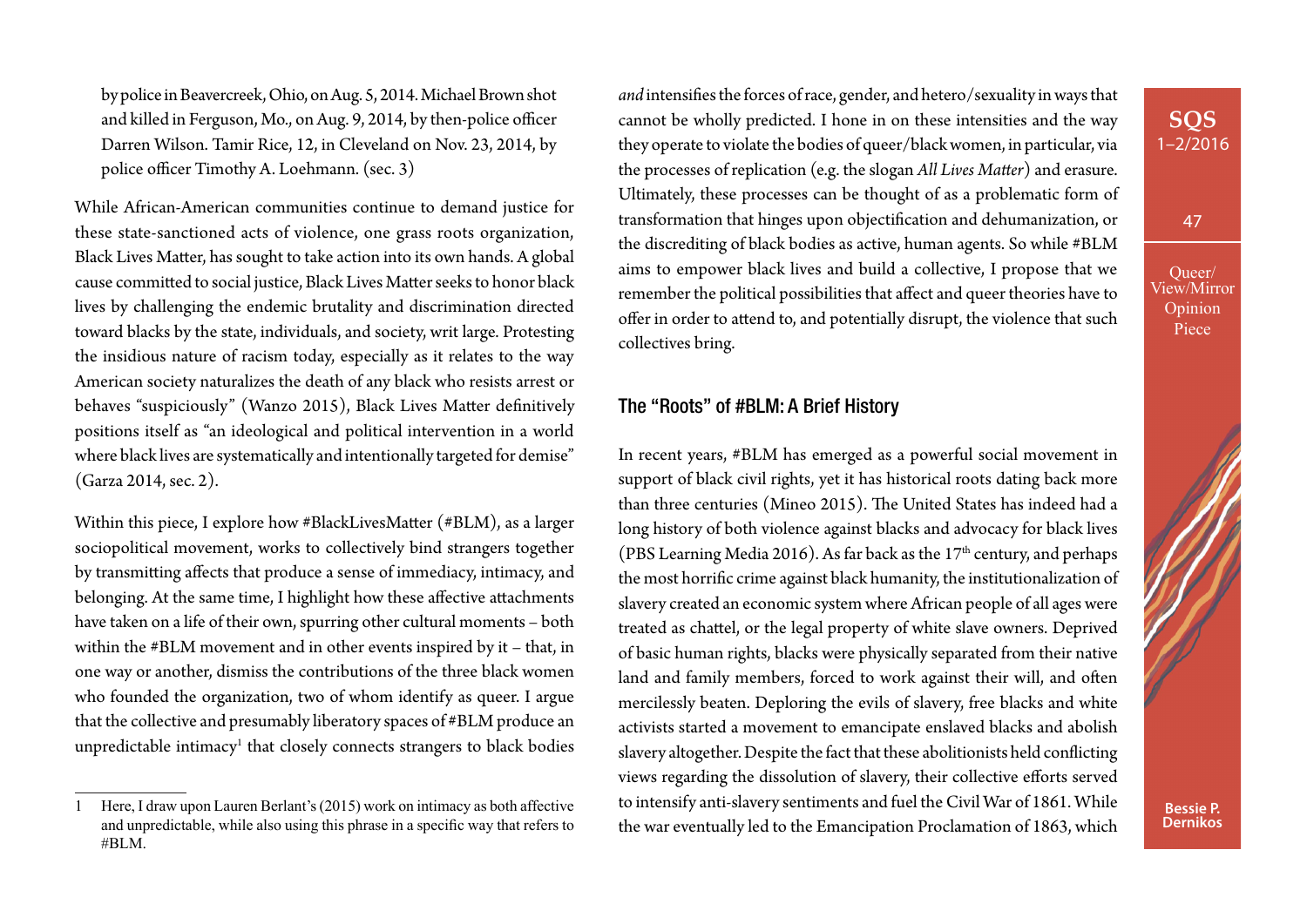freed slaves, and the 13<sup>th</sup> amendment to the American Constitution, which legally abolished the institution of slavery in 1865, it did not manage to grant African Americans equal status to whites.

Decades after the war, inhumane treatment of blacks persisted, namely through Jim Crow laws that maintained blacks and whites were "separate but equal". These laws mandated the legal segregation of schools, drinking fountains, buses, restaurants, restrooms, et cetera, where services and facilities for blacks were almost always inferior to those for whites. Moreover, segregation contributed to increased racial violence against blacks and the rise of the Ku Klux Klan in the South. According to the Equal Justice Initiative, between 1877–1950, there were as many as 3,959 reported "terror lynchings" against blacks who were, in many cases, unjustly killed for commiting minor social transgressions, such as accidentally bumping into a white woman (see Luckerson 2015).

In 1954, the ongoing efforts of the National Association for the Advancement of Colored People (NAACP) and countless activists were, in part, realized when the US Supreme Court declared the doctrine of "separate but equal" unconstitutional. This landmark decision fueled the Civil Rights movement of the 1950s and 1960s and made it possible for many leaders in the African-American community to rise to prominence, most notably Dr. Martin Luther King, Jr. who urged others to fght for equality through respectable, peaceful, and non-violent practices.

In 1964, a decade after the Supreme Court's ruling, President Lyndon B. Johnson signed the Civil Rights Act into law, thereby legally ending racial segregation and addressing "the civil and political rights that were denied to black people – access and the use of public accommodations, the right to vote, and ensuring fair employment and housing opportunities" (Harris 2015, sec. 2). Despite this legislation, African Americans continued to sufer

from economic disparity, social inequality, and ongoing police harassment and violence. In response to these racial inequities, the Black Panther Party for Self-Defense emerged in 1966 to defend black rights and take a militant stand against the state, namely by "policing the police" (NPR 2015). Taking up Malcolm X's call to end segregation and discrimination "by any means necessary," Black Panther supporters engaged in radical street-theater tactics, such as openly carrying guns in black communities so as to monitor police behavior and prevent police brutality against black citizens.

In time, the Panthers' tactics incited an aggressive, as well as fearful, response from federal and state officials. Declaring the party to be both a terrorist organization and a threat to national security, the Federal Bureau of Investigation (FBI) directly surveilled Panther activity by following and harassing members, tapping phone lines, and encouraging police to "cripple" the party (Workneh and Finley 2016). In turn, police made it virtually impossible for the organization to continue its cause: constantly raiding Panther offices and often killing members - even those who did not resist arrest.

While the fght to advocate for black lives certainly did not end with the Panthers, many historians argue that there exist strong parallels between the Black Panther Party and the current #BLM movement: most notably, the shared focus on police brutality and the use of aggressive tactics, such as disrupting public events, to confront police and state violence (Chancellor 2016). In fact, according to #BLM co-founder Patrisse Cullors, the Black Panther Party has deeply inspired the current #BLM movement, which seeks to take up a somewhat similar conversation: that black people have the right to both decide their own fate and not fear death at the hands of police and state officials (Chancellor 2016).

# **SQS** 1–2/2016

48

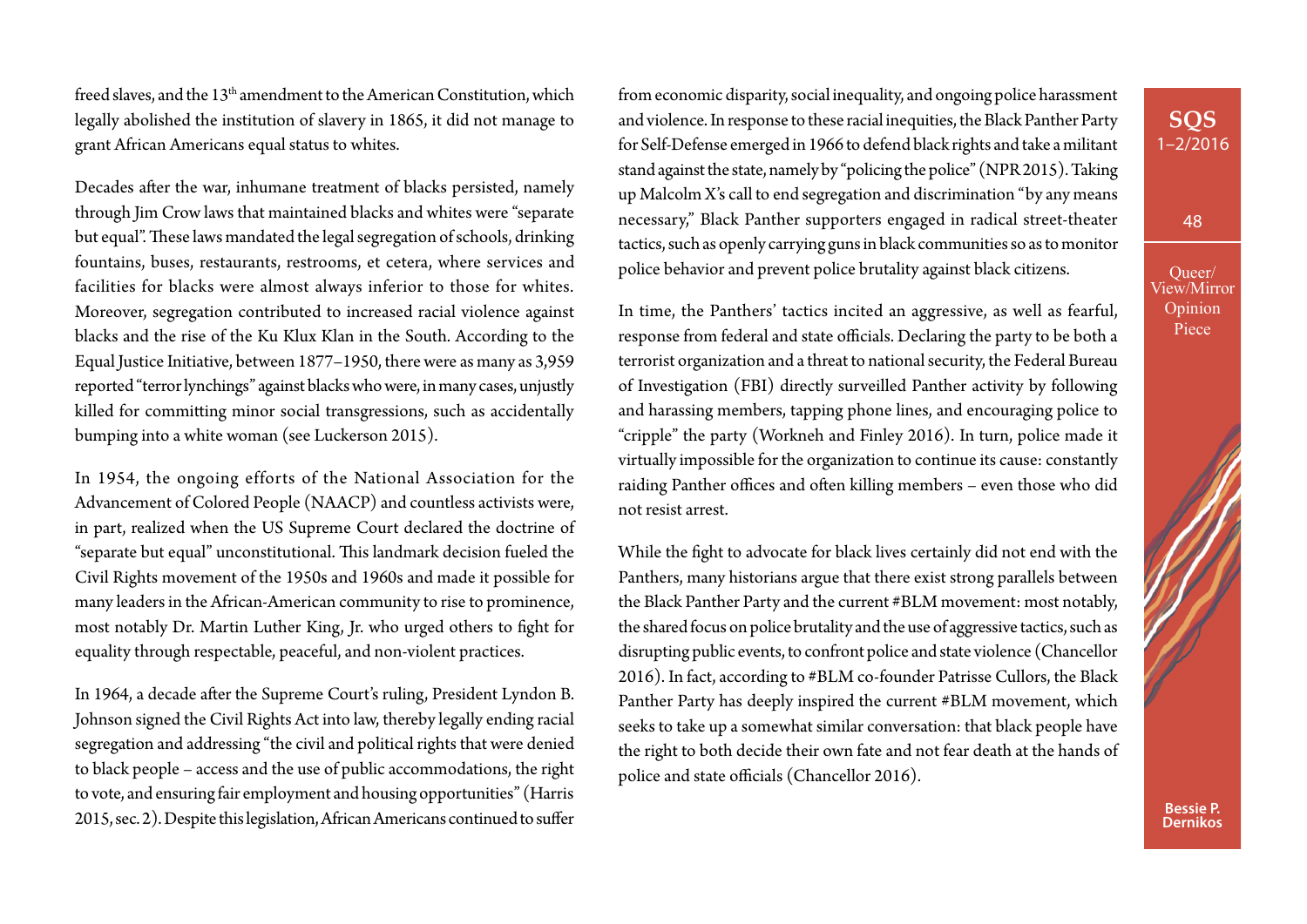#### What's Affect Got to Do with It?

Building upon the legacies of those social movements that came before, #BLM reminds us that the fght for black civil rights persists even to this day, as American society has historically denigrated, and continues to devalue, black lives. In this piece, I am particularly interested in the devaluation and reclamation of black lives as *afective* processes. Drawing upon Teresa Brennan's (2004) theory of affective transmission, I conceptualize affects as energetic forces that, quite literally, enter social bodies<sup>2</sup> of all kinds: binding individuals to each other, to other things, and to their social environments. As Brennan (2004) argues:

We are not self-contained in terms of our energies. There is no secure distinction between the 'individual' and the 'environment'… transmission breaches individual boundaries …this bound energy is felt in the fesh.

To be clear, by the transmission of afect, I am not suggesting that, within the #BLM movement, one supporter's feelings or emotions simply become another's. Rather, I mean that all kinds of bodies *afect* and transform one another in myriad ways: where emotions have the afective power to orient #BLM supporters toward and away from other bodies, as well as move them to do particular things. While many afect theorists clearly diferentiate between afects and emotions, I resist dichotomizing the two and, like Ann Cvetkovich (2012) and Michalinos Zembylas (2014), use afect in a more generic sense: as a category that includes energies, emotions, forces, intensities, "impulses, desires, and feelings that get historically constructed in a range of ways" (Cvetkovich 2012, 4).

With this in mind, I would briefy like to connect this conceptualization of afect to John Protevi's (2009) concept of *political afect(s)*, the idea that afects are politically shaped by and entangled within relations of power, history, and politics. According to Protevi, following the afermath of Hurricane Katrina, the US federal government delayed relief to hundreds of thousands of New Orleans victims until military forces arrived, in large part due to the racial fear associated with rumored reports of mass crime, rape, and murder among blacks. Arguing that black bodies are inextricably connected to violent histories of slavery and revolt, Protevi (2009, 173) explores how such histories impact "white America," whether consciously or subconsciously, by creating a fear of blacks, especially "crowds of blacks without sufficient armed guards around them". This transmitted or racialized fear triggers certain actions or, as noted with Katrina, inactions that may have deadly consequences for black Americans.

I would like to now consider how this fear of black bodies plays out in the case of Trayvon Martin and neighborhood watchman George Zimmerman, who was found innocent of second-degree murder. Due to Zimmerman's desire to protect a Sanford neighborhood from Martin, aka some suspicious "thug" wearing a hoodie, Zimmerman, who was technically of-duty at the time, decided to follow around and then subsequently shoot the unarmed teenager. Zimmerman claims to have shot the victim in self-defense and for fear of his own life. Sadly, we can never ask Trayvon Martin how he felt about being followed around by a strange man with a gun. This leads me to wonder: Why are Zimmerman's fears and feelings — not Trayvon Martin's — allowed to count, and what does this "not/counting" have to do with afects? As Rebecca Wanzo (2015, 230) so powerfully asserts: when fear of black bodies becomes reasonable in a court of law, it somehow "privileges affect[s] of the [white] state over the affect[s] of [black] citizens," which serves to affirm white fear and make the killing of black lives natural. Ultimately, what I would like to suggest, here and throughout, is that the

# **SQS** 1–2/2016

49



<sup>2</sup> Bodily matter can take multiple forms, e.g. human bodies, bodies of knowledge, objects (Deleuze and Guattari 1987).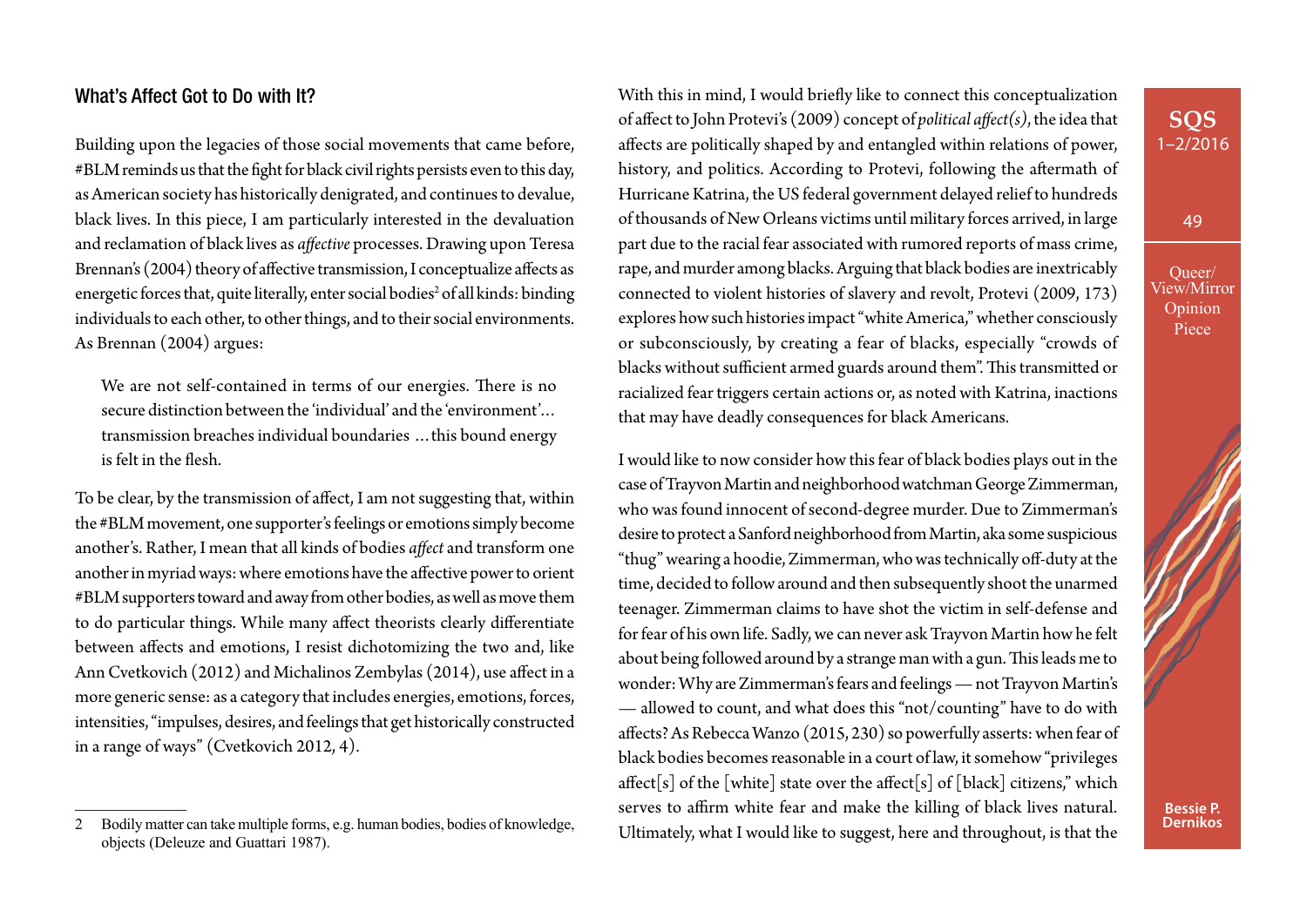matering of black lives *always* involves afective in/equalities, which hold both promise and threat.

#### #BlackLivesMatter: Feel the Love, Feel the Noise

Black Lives Mater surged into public view in 2013, following the acquital of George Zimmerman in the fatal shooting of Trayvon Martin. Cofounder Alicia Garza immediately took to social media to express her anger and frustration over the verdict and the string of heated tweets or comments<sup>3</sup> posted in relation to it on-line (Guynn 2015; Pleasant 2015). Composing what she calls "a love leter to black folks" (Pearce 2015), Garza wrote the following message on her Facebook wall: "I continue to be surprised by how litle black lives mater, and I will continue that. Stop giving up on black life…Black people, I love you. I love us. Our lives mater" (McEvers 2016, sec. 1). Garza's words resonated with Los Angeles activist and friend Patrisse Cullors who put a hashtag<sup>4</sup> in front of the phrase *Black Lives Mater* (#BlackLivesMater) to draw awareness to and to protest against the perpetual violence directed toward black people. Within days, the two teamed up with fellow activist Opal Tometi to create #BlackLivesMatter, a network where people could come together off- and on-line as a community to share, as Cullors noted, their stories, grief, and rage in order to take "collective action to build collective power to achieve collective transformation" (Cullors, quoted in King 2014).

Cullors' emphasis on collective emotions and experiences highlights the intimacies that animate #BlackLivesMater, as an on-line network and larger movement. Here, I would like to draw atention to the way afects not only become public, but also circulate within #BLM to pull individuals into an alternative collective environment or *intimate public* sphere (see Berlant 2009). According to Sara Ahmed (2004), emotions do not reside within individuals and then move outward to afect others; they instead *afectively flow* among bodies, objects, and signs, forming "sticky" attachments that impact both the making of individual subjects and their movement throughout collective social spaces. It is Garza's emotional reading of the Trayvon Martin verdict (her rage, surprise, support, encouragement, love) and the outpouring of tweets in its afermath that help to create such a shared collective (our lives, black lives, we/us), even among strangers. While individuals may not necessarily feel, encounter, or experience the #BLM movement in the same way, they nevertheless afectively cohere together through "passionate atachment[s] tied closely to love" (see Ahmed 2004, 118). It is the love, then, of black lives that not only binds folks together but also afectively aligns them against that which threatens love, i.e. racism, as well as certain fgures who embody the loss of love, namely police and state officials.

An intimate public, however, is not simply about shared social messages, such as *Black Lives Matter*. The publics actively encourage people to rethink their lives in terms of intimacy, specifcally by examining what it has meant for human beings to live and survive within collective social worlds. As Berlant (1998) argues, in order to rethink intimacy we need to both assess how we have been living and how we currently live so as to reimagine beter lives than the ones so many human beings are living. For many #BLM activists, reimagining what it might mean for blacks to "have a life" directly involves the "noisy" occupation of public spaces. While the founders repeatedly emphasize love as the sustaining force behind #BLM

## **SQS** 1–2/2016

50



<sup>3</sup> E.g.: How do I explain this to my young boys??? (Dwayne Wade); We must mourn the unnecessary & unjust death of a child, but to honor him we must rededicate ourselves to the very ideals that were violated. (Cory Broker); It could have been me. It could have been my son. We've got to protect them from the #Zimmermans of the world and their helpers. #Trayvon. (Vanessa Robinson) [http://www.towleroad.com/2015/02/queer-origins-of](http://www.towleroad.com/2015/02/queer-origins-of-blacklivesmatter-highlighted-in-msnbc-mini-documentary/)[blacklivesmatter-highlighted-in-msnbc-mini-documentary/](http://www.towleroad.com/2015/02/queer-origins-of-blacklivesmatter-highlighted-in-msnbc-mini-documentary/)

<sup>4</sup> A word or phrase that is preceded by a hashtag (#) and used on social media sites, such as Twitter, to identify specifc messages around a given topic.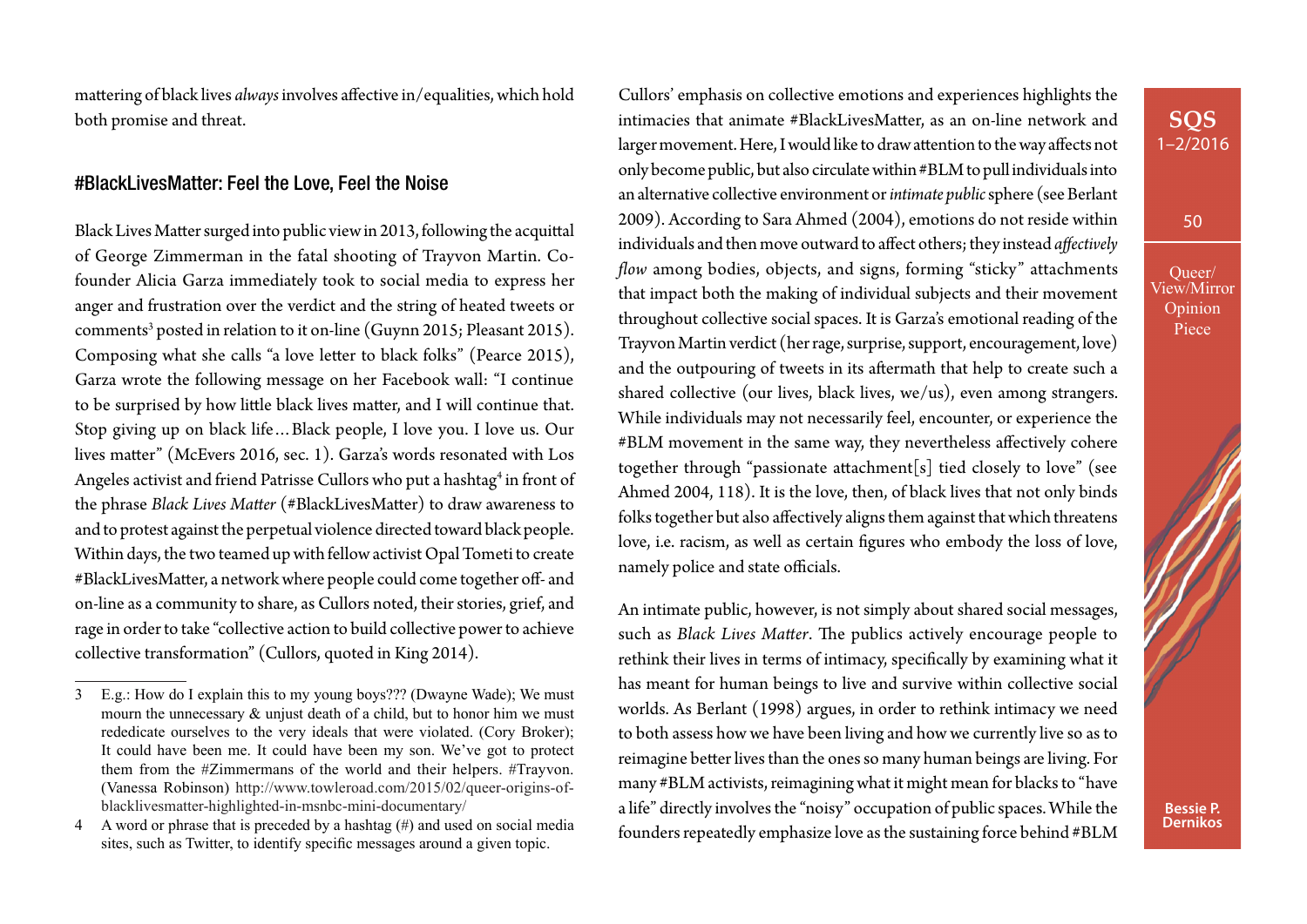(Garza, quoted in Pleasant 2015), protesters and demonstrators, time and time again, continue to engage in confrontational and aggressive tactics. In this way, love for black lives is not a mere emotion that connects #BLM activists; it afectively moves them to take some rather unpredictable actions. Such actions include stopping business as usual in major cities. For example, in November 2014, thousands of #BLM activists took to the streets to protest the non-indictment of police officer Darren Wilson for the murder of Michael Brown. Physically closing down three bridges leading in and out of New York City, they repeatedly chanted phrases such as, "Shut it down" and "Black Lives Mater!" Activists have also made their presence known and felt by interrupting and even shuting down public events. For instance, on August 8, 2015, #BLM supporters brought Vermont Senator and Democratic presidential candidate Bernie Sanders' rally to a sudden halt by jumping on stage, grabbing the microphone from Sanders, and demanding a four and a half minute moment of silence to honor Michael Brown, who was shot and killed in Ferguson, Missouri a year earlier on August 9, 2014.

Even though these tactics have been criticized as "emotional" and not "mindful" (Reynolds 2015), I would argue that is partly the point. Unlike the male-dominated, centralized, peaceful leadership of the Civil Rights Movement associated with Martin Luther King, Jr, #BLM has a selfgoverning, populist vibe where anyone — e.g. male, female, trans, queer, straight — can and should consider themselves a leader (Guynn 2015). The idea is to reject the kind of respectability politics $^{\rm 5}$  (Pearce 2015) of past black justice work that ofen focused on mainstream propriety, while excluding marginalized or queer black bodies (see Casper 2014). #BLM, thus, hopes to communicate a diferent, perhaps even radical, message:

one that deprivileges rational communication in order to transmit an authentic, "unmediated," more inclusive message about black lives. According to Berlant (2009), "People imagine alternative environments where authenticity trumps ideology, truths cannot be concealed, and communication feels intimate, face to face" (sec. 1). Such an alternative environment is imagined within the #BLM movement through these "in your face" tactics, which strive to actively dismantle the flter that separates out noise or afects from communication. As such, #BLM activists desire to not only transmit the message but also *the noise*, that is, get the public to physically experience discomfort so that they too might feel the pain and frustration that blacks in America encounter (see Altman 2016). The transmission of noise, then, enables the public to *feel* the live intensities that make the message *Black Lives Mater* so afectively seductive and immediate.

#### Tensions and Unpredictable Intimacies

The notion of a totalized black liberation movement in which all blacks work together to embrace love and eradicate racism, while idyllic, is not particularly helpful when trying to understand the unpredictable intimacies that inevitably circulate within public spaces. Although the founders of #BLM have specifcally proclaimed that all black lives mater — "the lives of black queer and trans folks, disabled folks, black-undocumented folks, the folks with records, women and all black lives along the gender spectrum" (#BlackLivesMater 2015, sec. 4) — not every/body seems to be orientated toward the same directive. This raises the question: Which black lives are we really talking about? According to co-founder Opal Tometi:

The larger public narrative and discourse, particularly in this moment, is still focused on black male bodies, cisgender males. We still experience [e.g. queer, trans] resistance …. Black Lives Mater

## **SQS** 1–2/2016

51



<sup>5</sup> Such politics are often perceived to be an attempt at assimilation or "uplifting one's race," for example, where middle-class blacks strive to be "proper" or compatible with whites and white mainstream values.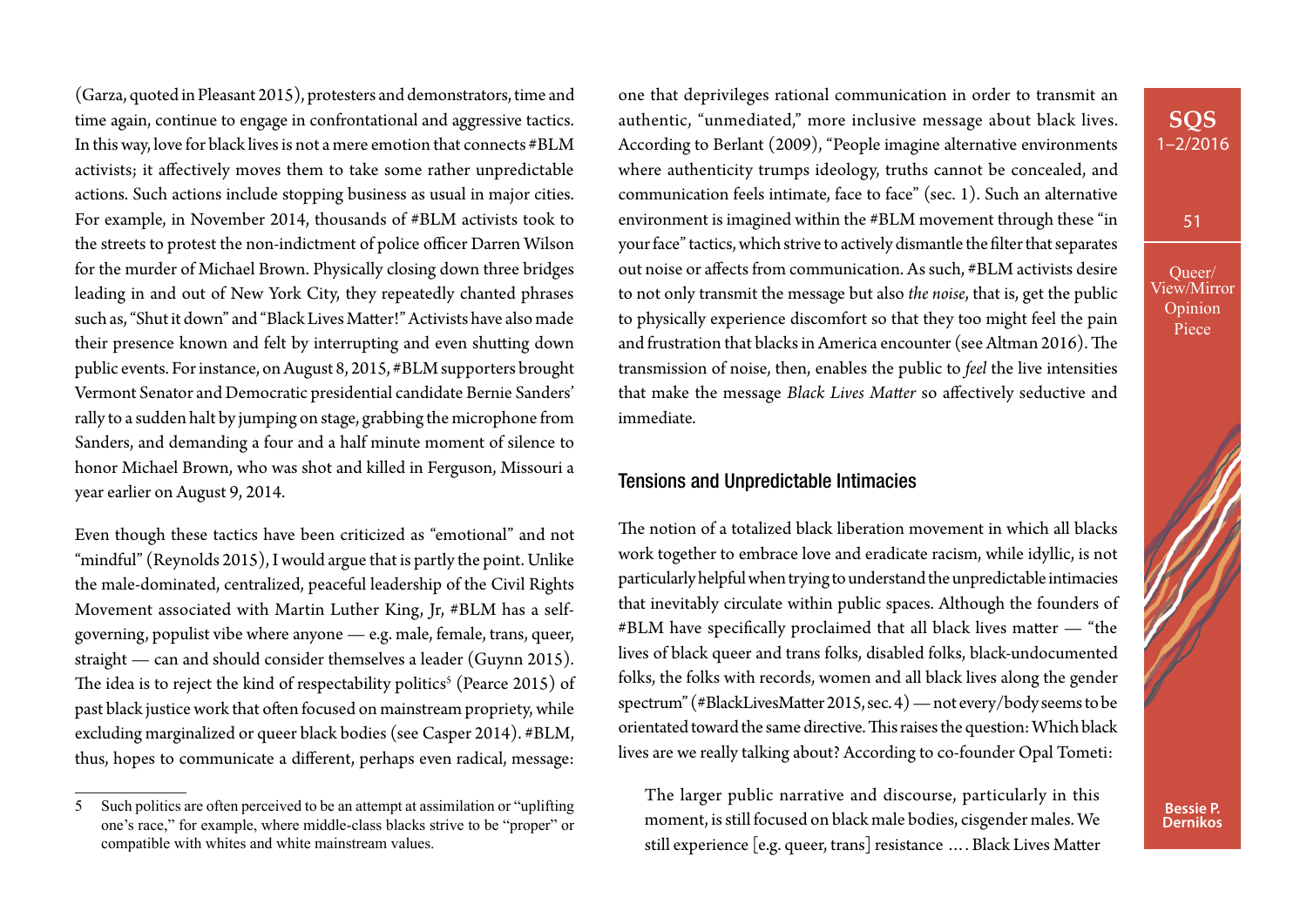has been viral and people are taking it, appropriating it, and using it however they see ft. We [the founders] become invisible... (Smith 2015, see interview question 3)

As Tometi's words suggest, intimate spheres are, at times, entangled within heteronormative forces, which here work to make the founders' bodies *invisible*. We observe, then, a kind of symbolic violence happening against queer/black women within the public spaces of #BLM — a movement which has, in some ways, taken on a life of its own. In what follows, I explore the kind of re/appropriation and subsequent erasure of marginalized black bodies that Tometi gestures toward through examining two specifc cultural moments: the linguistic reclamation of *All Lives Mater* and the volleying of death threats in relation to a Webster University #BLM event.

As of December 2016, #BlackLivesMater had 198,000 Twiter followers alone, thus pointing to its popularity. Yet, there are those Americans who do not support the movement and assume that if African Americans die, either at the hands of law enforcement or as a result of civilian self-defense, they were surely guilty of committing some crime (Metla 2015). There is also a sense that the movement is exclusionary and should expand to include *all* races, *all* lives. For this reason, the hashtag and slogan #AllLivesMater (#ALM) has emerged to, in some ways, counter #BLM's message and, incidentally, increase racial tension. Atempting to defuse this tension, President Barack Obama has publically come out on the issue in order to defend #BLM:

We as a society, particularly given our history, have to take this seriously.... I think everyone understands all lives matter.... I think the reason that the organizers use the phrase "Black Lives Mater" was not because they were suggesting that nobody else's lives matter....Rather, what they are suggesting was, there was a specific problem that is happening in African-American communities that

is not happening in other communities. (Obama, quoted in Sands 2015, sect. 6)

Obama's words suggest that many proponents of #AllLivesMater view the phrase *Black Lives Mater* as insulting, even racist. Troubling that assumption, Obama atempts to provide some historical context so that non-blacks can both understand the signifcance of emphasizing black lives and take seriously the concerns of African-American communities. However, in spite of the president's efforts, the desire to advocate for *all* lives in response to the call for black lives (#BLM) remains and persists. According to Garza (quoted in Brydum 2015), insisting that alllives mater when blacks are being killed daily not only denies the reality of race and racism in America but also represents "a lack of humanity." More than that, this re-appropriation of #BLM serves to *dehumanize* black bodies by linguistically reclaiming other bodies who desire to be at the center: mainly white ones. By doing so, #ALM operates as an objectifcation tool that draws atention to blacks — not as human beings with distinct historical and social experiences, but as mere objects of discussion. At the same time, this new slogan shifs the conversation away from queer/black women and other marginalized black folks who are at once privileged and re/humanized through Garza, Cullors, and Tometi's intended message that *all black lives* mater. As Mel Chen (2012) notes, dehumanization involves both transformation — here the substitution and erasure of black bodies with, for example, white bodies — and the active making of a subject into an object. In this way, the slogan *All Lives Mater* functions to contain black bodies by coercing blacks, especially marginalized blacks, into a form of "non-being."

This coercion becomes more apparent when considering the death threats that Garza, Cullors, and Tometi received before their scheduled talk at Webster University in St. Louis. In February 2016, when the Webster 52

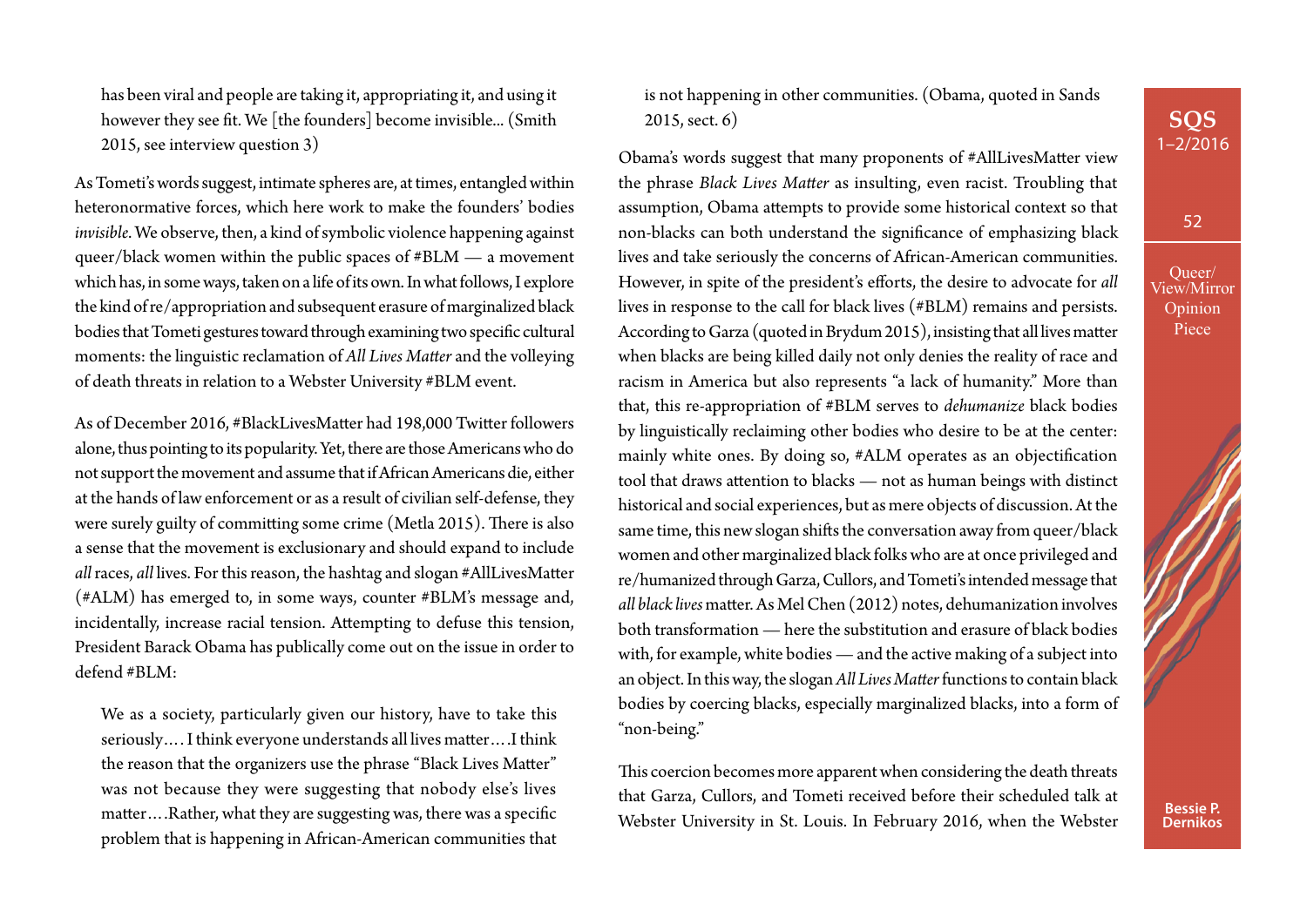University event was announced, social media erupted over the origins of the movement. Garza stated that many questioned her right to speak on behalf of #BLM and called her contribution to the movement a lie. She added that people either did not know or simply refused to acknowledge that three black women, two of whom identify as queer, founded the #BLM hashtag and network (McEvers 2016): "Oh wow, queer women helped to start his?" (see Smith 2015, interview question 4). While the three founders did not wish to comment further on the death threats and on-line atacks, we can imagine that they mirror the disturbing death threat a New Jersey #BLM supporter recently received, where a Houston man threatened to "burn her asshole shut" (Terrell 2016). Ultimately, as a result of receiving their own personal atacks and threats, Garza and her co-founders cancelled the talk (Terrell 2016).

In a related interview, Garza relayed the concern expressed on social media that #BLM is essentially a gay movement that is merely masquerading as a black one (Cobb 2016). Cullors added, "I think there was this sort of thing for black folks where it was like, being black was already hard enough. It's too much to try to be black and gay, black and trans, black, trans, and poor, black, gay and poor — it's too much" (as cited in Garcia 2015). It is interesting to note the way that the word *gay* gains afective force here. It seems that, for some #BLM supporters, there is a real fear that *queer* has the power to somehow erase race and therefore endanger the larger racial liberation movement for blacks (see Chen 2012 for a discussion of queer affects and racial mattering). As an identity marker, then, *queer* threatens to simply be *too much* — at odds with dominant, heteronormative discourses that shape who and what should count as a worthy black life. More than an individual feeling, this fear of queerness acts as a moving force with the capacity to intensify the interests of the dominant social order, while simultaneously diminishing "the other" (see Hemmings 2005 for a discussion of afect as a critical object). Hence, the

circulation of death threats, in addition to being a violent act against three black women, might also be read as an atempt to *erase* queer identities — to diminish or discredit particular black bodies by refusing to bestow upon them "lifeliness" (Chen 2012, 41).

## Conclusion: Reanimating *Queer* and Embracing *Too-Muchness*

Tough *queer* has been identifed with a kind of *too-muchness*, I wonder if this response might help us rethink past and present histories of violence against blacks, as well as the denigration of queer/female and other marginalized black bodies within the intimate public spaces of #BLM. Queer theories, like feminist theories, atempt to challenge dominant discourses and disrupt the notion of a normal/essential/natural woman and/or man (see e.g. Britzman 1995; Ramazanoglu and Holland 2002), yet the word *queer* itself continues to be afectively mobile and historically un/sticky (Chen 2012). Chen (2012, 57) asks, "how might a historically objectifying slur like *queer* be reanimated?" And, I would add, how might this reanimation embrace, instead of reject, *too-muchness*?

To be *too much* suggests an abundance of something – an overfow that might slip away (Ahmed 2006). Within this piece, I have explored how affects ebb and (over)flow, intimately moving #BLM supporters and non-supporters toward and away from black bodies in unexpected ways that are not always rational or intentional. I have also suggested that white bodies and the afects associated with whiteness, as a dominant social order, become "somatic norms" (Ahmed 2006, 113), serving to potentially displace, devalue, and violate *all* black lives. Perhaps, then, in order to support and possibly disrupt the intimate public spaces of #BlackLivesMater we might work harder to see publics as afectively messy and slippery, as always in the process of moving in new directions

53

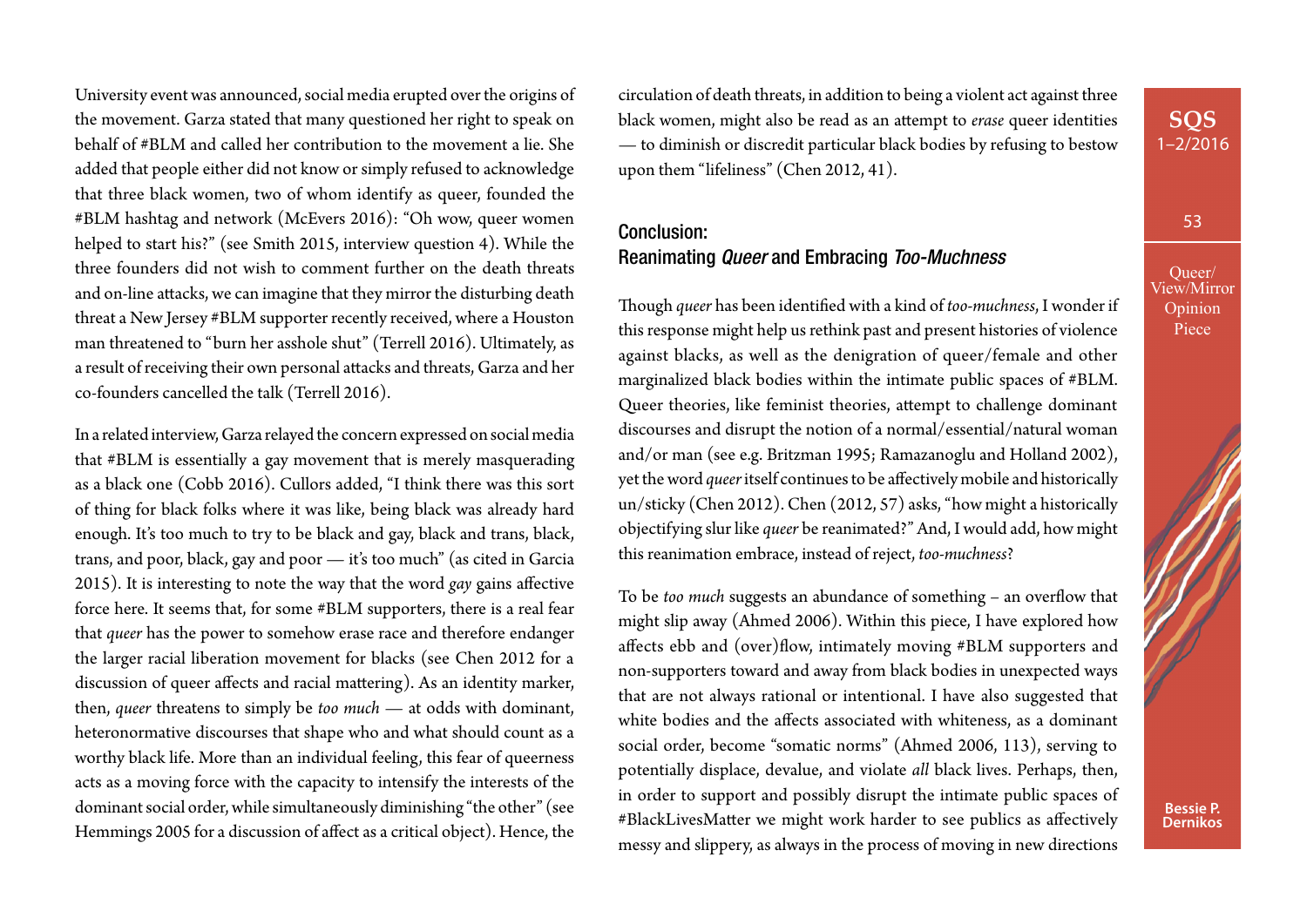and becoming (Deleuze and Guatari 1987) in ways that foster both equality *and* inequality, promise *and* threat (Stewart 2007). Despite this uncertainty and unpredictability, it is my hope that turning to afect will help us better understand the complex ways that bodies come to matter, *or not*, within intimate public spheres. In the end, what I would like to propose is this: rather than fearing *too-muchness*, or that which exceeds the "norm," we might instead embrace it as an afective tool in order to orient our bodies *toward* – and not away from – "queering," that is, "a way of inhabiting the world by giving 'support' to those whose lives and loves make them appear oblique, strange, and out of place" (Ahmed 2006, 179). We, therefore, might strive to see things from a diferent orientation or angle – to remember material bodies as energetic flows that affectively spill beyond the boundaries of fesh, transmiting political afects which intensify, energize, and enervate black bodies in myriad ways. By doing so, maybe, just maybe, we can actively envision other social worlds where diference, possibility, and wonder abound – worlds where *too-muchness* and *all black lives* truly mater.

#### References

- Ahmed, Sara. 2004. "Affective Economies." *Social Text* 22(2): 117–139. [https://](https://doi.org/10.1215/01642472-22-2_79-117) [doi.org/10.1215/01642472-22-2\\_79-117](https://doi.org/10.1215/01642472-22-2_79-117)
- Ahmed, Sara. 2006. *Queer Phenomenology.* Durham: Duke University Press. <https://doi.org/10.1215/9780822388074>
- Altman, Alex. 2016. "Black Lives Matter. A New Civil Rights Movement Is Turning a Protest Cry into a Political Force." *Time*. Accessed April 20, 2016. [http://time.com/time-person-of-the-year-2015-runner-up-black-lives](http://time.com/time-person-of-the-year-2015-runner-up-black-lives-matter/)[matter/.](http://time.com/time-person-of-the-year-2015-runner-up-black-lives-matter/)
- Berlant, Lauren. 1998. "Intimacy: A Special Issue." *Critical Inquiry* 24(2): 281– 288. <https://doi.org/10.1086/448875>
- Berlant, Lauren. 2009. "Affect, Noise, Protest: Ambient Citizenship." Accessed January 1, 2016. [http://publicsphere.ssrc.org/berlant-affect-noise-silence](http://publicsphere.ssrc.org/berlant-affect-noise-silence-protest-ambient-citizenship)[protest-ambient-citizenship](http://publicsphere.ssrc.org/berlant-affect-noise-silence-protest-ambient-citizenship)/.
- Berlant, Lauren. 2015. "Structures of Unfeeling: Mysterious Skin." *International Journal of Politics, Culture, and Society* 28(3): 191–213. [https://doi.](https://doi.org/10.1007/s10767-014-9190-y) [org/10.1007/s10767-014-9190-y](https://doi.org/10.1007/s10767-014-9190-y)
- #BlackLivesMatter. 2015. "About the Black Lives Matter Network." Accessed January 1, 2016.<http://blacklivesmatter.com/about/>.
- Black Lives Matter Netroots Mob. 2015. Accessed January 1, 2016. [https://www.](https://www.youtube.com/watch?v=raK8kI7oKW0) [youtube.com/watch?v=raK8kI7oKW0](https://www.youtube.com/watch?v=raK8kI7oKW0).
- Brennan, Teresa. 2004. *The Transmission of Affect*. Ithaka: Cornell University Press.
- Britzman, Deborah. 1995. "Is There a Queer Pedagogy? Or Stop Reading Straight." *Educational Theory* 45(2): 151–165. [https://doi.org/10.1111/](https://doi.org/10.1111/j.1741-5446.1995.00151.x) [j.1741-5446.1995.00151.x](https://doi.org/10.1111/j.1741-5446.1995.00151.x)
- Brydum, Sunnivie. 2015. "Alicia Garza. Taking Black Lives Matter to Another Dimension." *The Advocate,* December 9. Accessed January 1, 2016. [http://www.advocate.com/40-under-40/2015/12/09/alicia-garza-taking](http://www.advocate.com/40-under-40/2015/12/09/alicia-garza-taking-black-lives-matter-another-dimension)[black-lives-matter-another-dimension](http://www.advocate.com/40-under-40/2015/12/09/alicia-garza-taking-black-lives-matter-another-dimension).
- Capehart, Jonathan. 2015. "From Trayvon Martin to 'Black Lives Matter.'" *Washington Post,* February 27. Accessed January 1, 2016. [https://www.](https://www.washingtonpost.com/blogs/post-partisan/wp/2015/02/27/from-trayvon-martin-to-black-lives-matter/) [washingtonpost.com/blogs/post-partisan/wp/2015/02/27/from-trayvon](https://www.washingtonpost.com/blogs/post-partisan/wp/2015/02/27/from-trayvon-martin-to-black-lives-matter/)[martin-to-black-lives-matter/.](https://www.washingtonpost.com/blogs/post-partisan/wp/2015/02/27/from-trayvon-martin-to-black-lives-matter/)
- Casper, Monica. 2014. "Black Lives Matter/Black Life Matters: A Conversation with Patrisse Cullors and Darnell L. Moore." *The Feminist Wire*, December 3. Accessed January 1, 2016. [http://www.thefeministwire.com/2014/12/](http://www.thefeministwire.com/2014/12/black-lives-matter-black-life-matters-conversation-patrisse-cullors-darnell-l-moore/) [black-lives-matter-black-life-matters-conversation-patrisse-cullors](http://www.thefeministwire.com/2014/12/black-lives-matter-black-life-matters-conversation-patrisse-cullors-darnell-l-moore/)[darnell-l-moore/](http://www.thefeministwire.com/2014/12/black-lives-matter-black-life-matters-conversation-patrisse-cullors-darnell-l-moore/).
- Chancellor, Carl. 2016. "#BlackLivesMatter Deeply Connects to Black Power Movement." *USA Today,* May 31. Accessed November 23, 2016. [http://](http://www.usatoday.com/story/news/nation-now/2016/02/01/black-lives-matter-black-power-movement/78991894/) [www.usatoday.com/story/news/nation-now/2016/02/01/black-lives](http://www.usatoday.com/story/news/nation-now/2016/02/01/black-lives-matter-black-power-movement/78991894/)[matter-black-power-movement/78991894/](http://www.usatoday.com/story/news/nation-now/2016/02/01/black-lives-matter-black-power-movement/78991894/).
- Chen, Mel. 2012. *Animacies: Biopolitics, Racial Mattering and Queer Affect*. Durham: Duke University Press. <https://doi.org/10.1215/9780822395447>
- Cobb, Jelani. 2016. "The Matter of Black Lives." *New Yorker,* March 14. Accessed January 1, 2016. [http://www.newyorker.com/magazine/2016/03/14/](http://www.newyorker.com/magazine/2016/03/14/where-is-black-lives-matter-headed) [where-is-black-lives-matter-headed.](http://www.newyorker.com/magazine/2016/03/14/where-is-black-lives-matter-headed)

Queer/ View/Mirror **Opinion** Piece

> **Bessie P. Dernikos**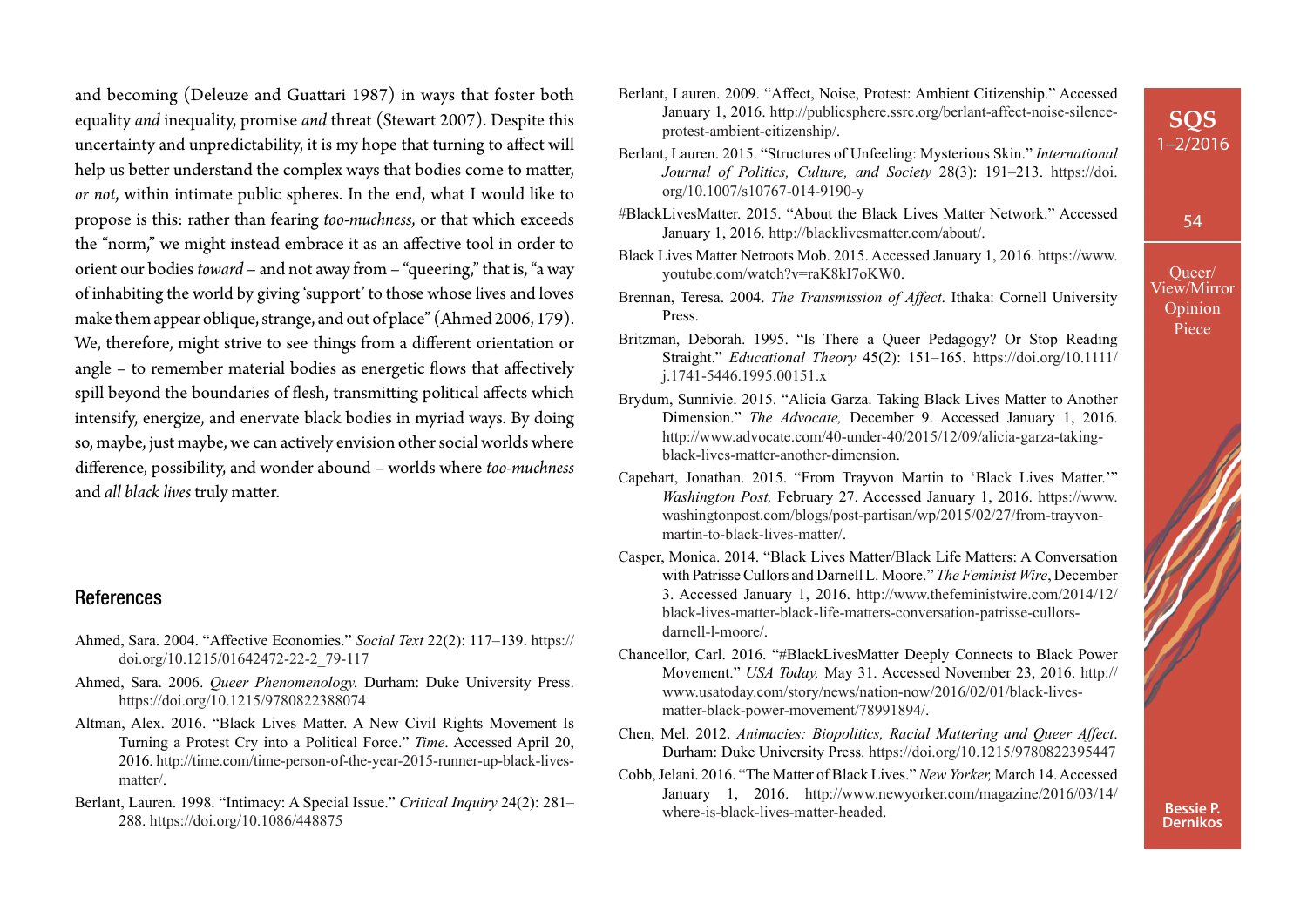55

Queer/ View/Mirror **Opinion** Piece

- Cvetkovich, Ann. 2012. *Depression: A Public Feeling.* Durham: Duke University Press. <https://doi.org/10.1215/9780822391852>
- Deleuze, Gilles, and Felix Guattari. 1987. *A Thousand Plateaus: Capitalism and Schizophrenia.* Minneapolis: University of Minnesota Press.
- Garcia, Michelle. 2015. "7 Queer Women Making Sure We All Know That #BlackLivesMatter." *The Advocate,* February 27. Accessed January 1, 2016. [http://www.advocate.com/women/2015/02/27/7-queer-women-making](http://www.advocate.com/women/2015/02/27/7-queer-women-making-sure-we-all-know-blacklivesmatter)[sure-we-all-know-blacklivesmatter.](http://www.advocate.com/women/2015/02/27/7-queer-women-making-sure-we-all-know-blacklivesmatter)
- Garza, Alicia. 2014. "A Herstory of the #BlackLivesMatter Movement by Alicia Garza." *The Feminist Wire,* October 7. Accessed January 1, 2016. [http://](http://blacklivesmatter.com/herstory/) [blacklivesmatter.com/herstory/](http://blacklivesmatter.com/herstory/).
- Guynn, Jennifer. 2015. "Meet the Woman Who Coined #BlackLivesMatter." *USA Today,* March 4. Accessed January 1, 2016. [http://www.usatoday.](http://www.usatoday.com/story/tech/2015/03/04/alicia-garza-black-lives-matter/24341593/) [com/story/tech/2015/03/04/alicia-garza-black-lives-matter/24341593/](http://www.usatoday.com/story/tech/2015/03/04/alicia-garza-black-lives-matter/24341593/).
- Harris, Fredrick. 2015. "The Next Civil Rights Movement." *Dissent,* Summer. Accessed September 3, 2016. [https://www.dissentmagazine.org/article/](https://www.dissentmagazine.org/article/black-lives-matter-new-civil-rights-movement-fredrick-harris) [black-lives-matter-new-civil-rights-movement-fredrick-harris.](https://www.dissentmagazine.org/article/black-lives-matter-new-civil-rights-movement-fredrick-harris)
- Hemmings, Claire. 2005. "Invoking Affect: Cultural Theory and the Ontological Turn." *Cultural Studies* 19(5): 548–567. [https://doi.](https://doi.org/10.1080/09502380500365473) [org/10.1080/09502380500365473](https://doi.org/10.1080/09502380500365473)
- King, Jamilah. 2014. "Facing Race Spotlight: Organizer Alicia Garza on Why Black Lives Matter." October 9. Accessed January 1, 2016. [http://www.](http://www.colorlines.com/articles/facing-race-spotlight-organizer-alicia-garza-why-black-lives-matter) [colorlines.com/articles/facing-race-spotlight-organizer-alicia-garza-why](http://www.colorlines.com/articles/facing-race-spotlight-organizer-alicia-garza-why-black-lives-matter)[black-lives-matter.](http://www.colorlines.com/articles/facing-race-spotlight-organizer-alicia-garza-why-black-lives-matter)
- Luckerson, Victor. 2015. "New Report Documents 4,000 Lynchings in Jim Crow South." *Time,* February 10. Accessed November 23, 2016. [http://time.](http://time.com/3703386/jim-crow-lynchings/) [com/3703386/jim-crow-lynchings/.](http://time.com/3703386/jim-crow-lynchings/)
- Metla, Valeriya. 2015. "#BlackLivesMatter: How a Hashtag Sparked a Powerful Movement." May 8. Accessed January 1, 2016. [http://lawstreetmedia.com/](http://lawstreetmedia.com/issues/entertainment-and-culture/blacklivesmatter-hashtag-powerful-movement/) [issues/entertainment-and-culture/blacklivesmatter-hashtag-powerful](http://lawstreetmedia.com/issues/entertainment-and-culture/blacklivesmatter-hashtag-powerful-movement/)[movement/.](http://lawstreetmedia.com/issues/entertainment-and-culture/blacklivesmatter-hashtag-powerful-movement/)
- Mineo, Liz. 2015. "Background on Black Lives Matter." *Harvard Gazette*, November 13. Accessed September 3, 2016. [http://news.harvard.edu/](http://news.harvard.edu/gazette/story/2015/11/background-on-black-lives-matter/) [gazette/story/2015/11/background-on-black-lives-matter/.](http://news.harvard.edu/gazette/story/2015/11/background-on-black-lives-matter/)
- MSNBC Documentary. 2015. "Queerness on the Front Lines of #BlackLivesMatter." February 19. Accessed January 1, 2016. [http://www.msnbc.com/msnbc/](http://www.msnbc.com/msnbc/watch/queerness-on-the-front-lines-of-blacklivesmatter-401658435959) [watch/queerness-on-the-front-lines-of-blacklivesmatter-401658435959.](http://www.msnbc.com/msnbc/watch/queerness-on-the-front-lines-of-blacklivesmatter-401658435959)
- NPR. 2015. "'Policing The Police': How The Black Panthers Got Their Start." September 23. Accessed September 3, 2016. [http://www.npr.](http://www.npr.org/2015/09/23/442801731/director-chronicles-the-black-panthers-rise-new-tactics-were-needed) [org/2015/09/23/442801731/director-chronicles-the-black-panthers-rise](http://www.npr.org/2015/09/23/442801731/director-chronicles-the-black-panthers-rise-new-tactics-were-needed)[new-tactics-were-needed.](http://www.npr.org/2015/09/23/442801731/director-chronicles-the-black-panthers-rise-new-tactics-were-needed)
- PBS Learning Media. 2016. "Fighting for Freedom and Equality The Abolitionist Movement and Black Lives Matter." Accessed September 3, 2016. [http://forida.pbslearningmedia.org/resource/ms16.socst.us.cw.](http://florida.pbslearningmedia.org/resource/ms16.socst.us.cw.freedom/fighting-for-freedom-and-equality-the-abolitionist-movement-and-black-lives-matter/) [freedom/fghting-for-freedom-and-equality-the-abolitionist-movement](http://florida.pbslearningmedia.org/resource/ms16.socst.us.cw.freedom/fighting-for-freedom-and-equality-the-abolitionist-movement-and-black-lives-matter/)[and-black-lives-matter/.](http://florida.pbslearningmedia.org/resource/ms16.socst.us.cw.freedom/fighting-for-freedom-and-equality-the-abolitionist-movement-and-black-lives-matter/)
- Pearce, Matt. 2015. "Why the Term 'Black Lives Matter' Can Be So Confusing." *LA Times*, October 20. Accessed January 1, 2016. [http://www.latimes.](http://www.latimes.com/nation/la-na-black-lives-matter-explainer-20151020-story.html) [com/nation/la-na-black-lives-matter-explainer-20151020-story.html](http://www.latimes.com/nation/la-na-black-lives-matter-explainer-20151020-story.html).
- Pleasant, Liz. 2015. "Meet the Woman Behind #BlackLivesMatter The Hashtag That Became a Civil Rights Movement." *Yes!,* May 1. Accessed January 1, 2016. [http://www.yesmagazine.org/issues/make-it-right/meet](http://www.yesmagazine.org/issues/make-it-right/meet-the-woman-behind-black-lives-matter-the-hashtag-that-became-a-civil-rights-movement)[the-woman-behind-black-lives-matter-the-hashtag-that-became-a-civil](http://www.yesmagazine.org/issues/make-it-right/meet-the-woman-behind-black-lives-matter-the-hashtag-that-became-a-civil-rights-movement)[rights-movement.](http://www.yesmagazine.org/issues/make-it-right/meet-the-woman-behind-black-lives-matter-the-hashtag-that-became-a-civil-rights-movement)
- Protevi, John. 2009. *Political Affect: Connecting the Social and the Somatic.*  Minneapolis: University of Minnesota Press.
- Ramazanoglu, Caroline, and Janet Holland. 2002. *Feminist Methodology: Challenges and Choices.* London: Sage.
- Reynolds, Barbara. 2015. "I was a Civil Rights Activist in the 1960s. But It's Hard for Me to Get Behind Black Lives Matter." *The Washington Post,*  August 24. Accessed January 1, 2016. [https://www.washingtonpost.](https://www.washingtonpost.com/posteverything/wp/2015/08/24/i-was-a-civil-rights-activist-in-the-1960s-but-its-hard-for-me-to-get-behind-black-lives-matter/?utm_term=.04adec597d34) [com/posteverything/wp/2015/08/24/i-was-a-civil-rights-activist-in](https://www.washingtonpost.com/posteverything/wp/2015/08/24/i-was-a-civil-rights-activist-in-the-1960s-but-its-hard-for-me-to-get-behind-black-lives-matter/?utm_term=.04adec597d34)[the-1960s-but-its-hard-for-me-to-get-behind-black-lives-matter/?utm\\_](https://www.washingtonpost.com/posteverything/wp/2015/08/24/i-was-a-civil-rights-activist-in-the-1960s-but-its-hard-for-me-to-get-behind-black-lives-matter/?utm_term=.04adec597d34) [term=.04adec597d34](https://www.washingtonpost.com/posteverything/wp/2015/08/24/i-was-a-civil-rights-activist-in-the-1960s-but-its-hard-for-me-to-get-behind-black-lives-matter/?utm_term=.04adec597d34).
- Sands, Darren. 2015. "Obama on Black Lives Matter: African-American Community Is Not Just Making This Up." *BuzzFeed News,* October 22. Accessed January 1, 2016. [https://www.buzzfeed.com/darrensands/](https://www.buzzfeed.com/darrensands/obama-on-black-lives-matter-african-american-community-is-no?utm_term=.gi7oyNmaY#.tn57exQR0) [obama-on-black-lives-matter-african-american-community-is-no?utm\\_](https://www.buzzfeed.com/darrensands/obama-on-black-lives-matter-african-american-community-is-no?utm_term=.gi7oyNmaY#.tn57exQR0) [term=.gi7oyNmaY#.tn57exQR0](https://www.buzzfeed.com/darrensands/obama-on-black-lives-matter-african-american-community-is-no?utm_term=.gi7oyNmaY#.tn57exQR0).
- Smith, Mychal. 2015. "A Q&A with Opal Tometi, Co-Founder of #BlackLivesMatter." *The Nation,* June 2. Accessed January 1, 2016. [http://](http://www.thenation.com/article/qa-opal-tometi-co-founder-blacklivesmatter/) [www.thenation.com/article/qa-opal-tometi-co-founder-blacklivesmatter/.](http://www.thenation.com/article/qa-opal-tometi-co-founder-blacklivesmatter/)
- Stewart, Kathleen. 2007. *Ordinary Affects*. Durham: Duke University Press. <https://doi.org/10.1215/9780822390404>

**Bessie P. Dernikos**